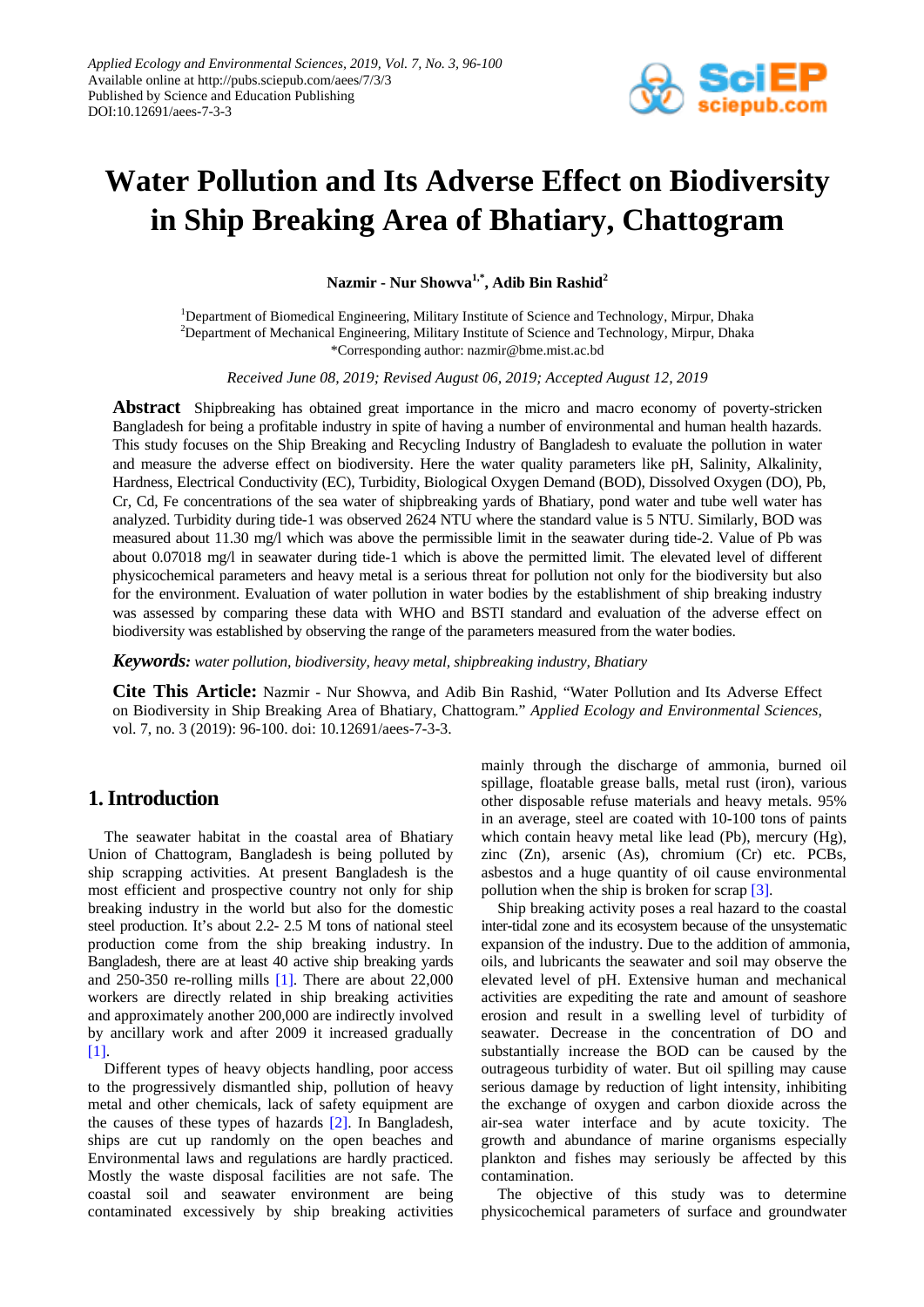from the study area and evaluation the range of pollution in water bodies with its effect on biodiversity. The aim is to access the water pollution associated with the Shipbreaking industry.

# **2. Materials and Methods**

#### **2.1. Study Area**

The water samples of the seashore, pond, and tube well water approximately 0.5 and 1km away neared the Shipbreaking yard were collected from Bhatiary Union in Chattogram district located at the southeastern part of Bangladesh. The study area lies between the latitudes  $22^{\circ}25'41'$ <sup>N</sup> and longitudes  $91^{\circ}45'01'$ <sup> $\cdot$ </sup> E. Map of the study location is presented in [Figure 1](#page-1-0) with red spot. [Figure 2](#page-1-1) indicates the Google map of the sample collection area.

#### **2.2. Sample Collection and Preservation**

Seawater, pond water, and tube well water were collected from Bhatiary. Seawater was collected from Bhatiary seashore during a tide (tide-1) and ebb (tide-2). Pond and tube well water sample were collected from two different sources which were near about 0.5 km and 1 km. away from the seashore respectively. Samples were collected in Summer 2018. Samples were bought to the laboratory as early as possible after collection. For avoiding further contamination and changes in the parameter, samples were carried in airtight sample bottle in an insulated box with ice to maintain the desired temperature around 4 to 6°C.

<span id="page-1-0"></span>

**Figure 1.** Map of the study location

<span id="page-1-1"></span>

**Figure 2.** Satellite image of the sample collection area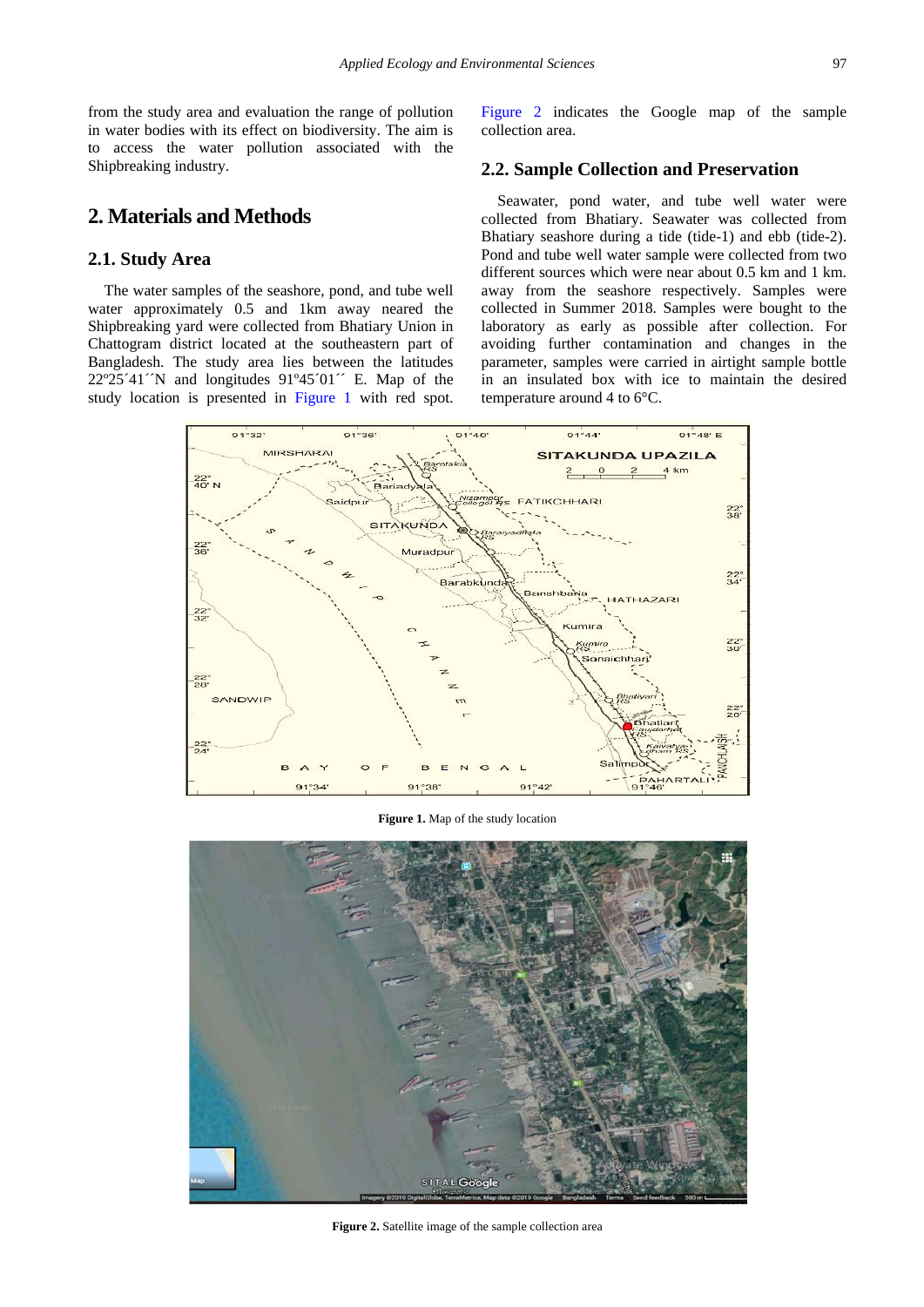## **2.3. Physicochemical Parameter Analysis of Water Samples**

The turbidity was measured using turbiditimeter (HACH 2100a), electrical conductivity and salinity were measured using an electrical conductivity probe (HACH HQ 40d), dissolved oxygen (DO) was measured using DO probe (HACH HQ 40d), pH was measured using pH probe (HACH HQ 40d),alkalinity was measured using digital titrator (HACH),hardness was measured using hardness indicator (Marven 2).

#### **2.4. Heavy Metal Analysis of Water Samples**

Heavy metals (Pb, Cr, Cd, Fe) were measured using Atomic Absorption Spectrophotometry (AAS) model (PerkinElmer, PinAAcle 900T).

## **3. Results and Discussion**

Physicochemical parameters and heavy metals of water samples were collected from different sources of shipbreaking yards of Bhatiary union and compared with BSTI and WHO standard values. Standards of water quality are presented in [Table 1.](#page-2-0)

<span id="page-2-0"></span>

| Parameters                                                                  | <b>BSTI</b>  | <b>WHO</b>      |
|-----------------------------------------------------------------------------|--------------|-----------------|
| pH                                                                          | $6.4 - 7.4$  | $6.0 - 8.5$     |
| Salinity(PPT)                                                               | 35           | 35              |
| Alkalinity (mg/L)<br>(both the calcium concentration and the<br>alkalinity) | 40           | 40              |
| Hardness $(mg/L)$                                                           | Max.500      | Max.500         |
| Electrical Conductivity (EC)<br>$(\mu s/cm)$                                | 3000         | 3000            |
| Turbidity(NTU)                                                              | Below 5      | Not more than 5 |
| Biological Oxygen Demand(BOD), (mg/L)                                       | 6.0          | 5.0             |
| Dissolved Oxygen $(DO)$ , $(mg/L)$                                          | Max.6        | Max. (4-6)      |
| Pb(mg/L)                                                                    | 0.05         | 0.05            |
| Cr(mg/L)                                                                    | 0.05         | 0.05            |
| Cd(mg/L)                                                                    | 0.005        | 0.005           |
| Fe(mg/L)                                                                    | $0.03 - 1.0$ | $0.1 - 1.0$     |

**Table 1. BST[I \[4,8\]](#page-4-2) and WHO [\[5,8\]](#page-4-3) standards of water quality**

\*BSTI = Bangladesh Standards and Testing Institute \*WHO = World Health Organization.

#### **3.1. Effect of Physicochemical Parameters on Biodiversity**

Physicochemical parameters of collected water samples from different sources of ship breaking yards of Bhatiary are presented i[n Table 2.](#page-3-1)

The Standard limit of pH is established by DOE Bangladesh is 6.5-8.5 [\[6\].](#page-4-4) pH is almost similar in different sampling site and varies slightly.

Salinity diverse from one place to another place due to the dimension of shipbreaking activities. The lowest value of salinity was measured in the pond water which is 1km away from the beach was 0.12 PPT and the highest value

was measured about 1.25 PPT in the seawater during tide-2. All the samples were within the permissible limit.

Alkalinity was measured in pond water from 0.5 km from the beach indicates the highest range of alkalinity about 290 (mg/l) which is beyond the standard level. Though Alkalinity itself has little public health significance, although highly alkaline waters are unpalatable and can cause gastrointestinal discomfort.

The values of the hardness of all the samples are within permitted limit. The Electrical conductivity of ship breaking yard area in tide-1 and tide-2 were examined and the resultant values were 2237 μs/cm and 2474 μs/cm respectively. Tube wells which were located from 0.5 and 1 km from seashore showed EC in sampled water were 395 μs/cm and 778 μs/cm. A water sample collected from pond showed EC 1000.89 μs/cm and 287 μs/cm. The Standard limit of EC for drinking purpose is 1,200 μs/cm and measured values were within this limit [\[6\].](#page-4-4)

Turbidity is a characteristic of water which is caused by the suspended particles or the colloidal matter in water which obstructs light transmission through the water which may be caused by inorganic or organic matter or a combination of the two [\[7\].](#page-4-5) The Turbidity of the water varies from sample to sample. The values of Turbidity were 2624NTU and 2160 NTU in sea water, tide-1 and tide-2 respectively. The Turbidity of the water samples collected from tube well water located from 0.5 and 1km away from ship breaking yard respectively is 3.92NTU and 2.26 NTU. On the other hand, the Turbidity of the water sample collected from pond water located from ship breaking yards is 8.35NTU and 12.30 NTU. According to BSTI the standard value of turbidity for drinking water is below 5 NTU and WHO standardized the value not more than 5 NTU for drinking water and should ideally be below 1 NTU [\[7,8\].](#page-4-5) All of the collected water samples crossed the permitted limit of Turbidity. This uncontrolled level of turbidity can play a deadly effect on recreation and tourism notably decreasing the aesthetic quality of water sources. It can significantly increase the cost of water treatment for drinking and food processing. Turbidity is harmful for fish and other aquatic life which reduces the food supplies, degrades the spawning beds, and affects the gill function. Fine particles can have a detrimental impact on freshwater fish. Turbidity acts directly on fish, kills them or reduces their growth rate, resistance to disease. It prevents the successful development of fish eggs and larvae. Turbidity changes the natural movements and migrations of aquatic life. It also decreases the amount of food availability which affects the efficiency of methods for fish catching.

The highest level of BOD showed during tide-2, 11.30(mg/l) and pond water which was 1km away from the beach. The value of BOD of these two mentioned samples are beyond the standard limit. Therefore, a low level of BOD indicates good quality of water and high level of BOD indicates the contaminated water. When sewage with high level of BOD is discharged into water bodies, it accelerates bacterial growth in the water source and reduces the oxygen levels in the water source. The level of oxygen may decline which is lethal for most fish and many aquatic life.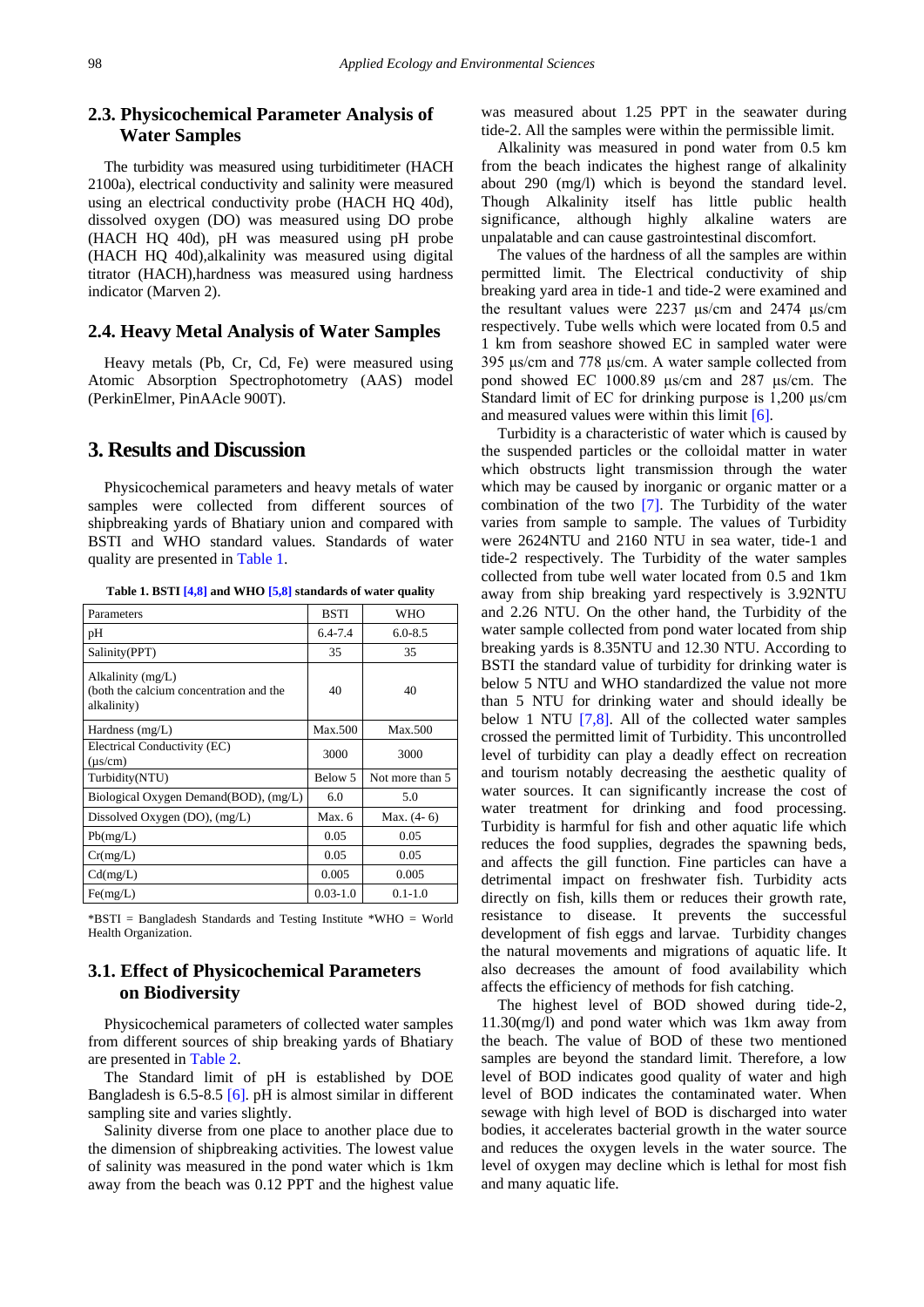<span id="page-3-1"></span>

| Collected sample                                         | pH   | Salinity<br>(PPT) | Alkalinity<br>(mg/l) | Hardness<br>(mg/l) | EC<br>$(\mu s/cm)$ | Turbidity<br>(NTU) | <b>BOD</b><br>(mg/l) | DO.<br>(mg/l) |
|----------------------------------------------------------|------|-------------------|----------------------|--------------------|--------------------|--------------------|----------------------|---------------|
| Sea Water (Tide-1)                                       | 7.13 | 1.10              | 130                  | 231                | 2237               | 2624               | 0.66                 | 7.62          |
| Sea Water (Tide-2)                                       | 7.01 | 1.25              | 199                  | 330                | 2474               | 2160               | 11.30                | 4.90          |
| Tube well water $(A$ fter $\frac{1}{2}$ km of the beach) | 7.40 | 0.17              | 148                  | 109                | 395                | 3.92               | 1.49                 | 5.97          |
| Tube well water (After 1 km of the beach)                | 6.91 | 0.36              | 270                  | 444                | 778                | 2.26               | 1.61                 | 7.63          |
| Pond water(After $\frac{1}{2}$ km of the beach)          | 7.25 | 0.47              | 290                  | 348                | 1000.89            | 8.35               | 1.62                 | 3.94          |
| Pond water (After 1 km of the beach)                     | 7.34 | 0.12              | 119                  | 79                 | 287                | 12.30              | 9.84                 | 3.89          |

**Table 2. Physiochemical Parameters of Collected Water Samples from Different Sources**

The standard limit of DO in brackish water for Bangladesh is 4.5-8 mg/L and the water sample indicated the values of DO in tide-1 and tide-2 are 7.62 mg/l and 4.90mg/l respectively $[6]$ . DO from tube well water sample indicated the results 5.97 mg/l and 7.63 mg/l. Sample from pond water showed DO 3.94 mg/l and 3.89 mg/l. The maximum value for DO standardized by WHO and BSTI is 4-6 mg/l and 6mg/l respectively. So most of the values are within the permissible limit.

#### **3.2. Effect of Heavy Metals on Biodiversity**

Ships are not properly cleaned before beaching. Most of the time an eyewash test is carried out to certify that a ship is free from hazardous chemical and fumes. Ship breaking activities is a danger to both the ocean environment along with the public health. In many parts of ships such as in paints, coatings, anodes and electrical equipment heavy metals are found. These pollutants are taken apart without any protective measures in place and reused. Regarding this problem, presence of heavy metal was measured in the collected water sample. The result has shown in th[e Table 3.](#page-3-2)

| Table 3. Measured Heavy Metals of Collected Water Samples from |  |  |  |  |
|----------------------------------------------------------------|--|--|--|--|
| <b>Different Sources</b>                                       |  |  |  |  |

<span id="page-3-2"></span>

| Sample                                                     | Ph<br>(mg/l) | $Cr$ (mg/l) | Cd<br>(mg/l) | Fe<br>(mg/l) |
|------------------------------------------------------------|--------------|-------------|--------------|--------------|
| Sea Water (Tide-1)                                         | 0.07018      | 0.031950    | 0.004910     | 0.857        |
| Sea Water (Tide-2)                                         | 0.06123      | 0.032220    | 0.002640     | 0.176        |
| Tube well water (After $\frac{1}{2}$ )<br>km of the beach) | 0.00161      | 0.000340    | 0.022950     | 1.670        |
| Tube well water (After 1)<br>km of the beach)              | 0.00689      | 0.000153    | 0.001850     | 0.136        |
| Pond water (After 1/2 km)<br>of the beach)                 | 0.0198       | 0.000654    | 0.001751     | 0.220        |

Pb is present in high concentration in the sample of tide-1 water about 0.070180(mg/L) but the presence of Pb in other sources in a permissible range. Though Lead is considered one of the most hazardous and cumulative environmental pollutants that affect all biological systems through exposure to air, water, and food sources [\[9\].](#page-4-6) Lead is a poisonous element which affects the different body systems and is dangerous to young children. Lead in the body is spread to the main organs like brain, liver, kidney, and bones. Lead takes time to accumulate and stored in the teeth and bones. The amount of lead accumulation in human body is usually measured the level of lead in blood. Lead in bone is released into blood during pregnancy which becomes a source of dispense the threat of lead to the developing fetus. Actually there is no safe level of lead exposure is found yet.

The value of Cr in different samples are 0.031950 (mg/l), 0.032220 (mg/l), 0.000340(mg/l), 0.000153(mg/l), 0.000654 (mg/l), 0.000073(mg/l) in different collected samples. The permitted limit for WHO and BSTI is 0.05(mg/l).Here all of the samples are within the standard rate.

Presence of Cd in different samples ranged from 0.001751 (mg/l) to 0.022950 (mg/l). On the other hand, the presence of Fe ranges from 0.176(mg/l) to 1.670(mg/l) in different samples which are within in standard limit.

## **4. Conclusion**

Except Turbidity and BOD from tide-2 sample, tested physicochemical parameters like pH, Salinity, EC, DO of water samples of ship breaking yard area and the other sources were within the acceptable limit. Again sample water from all of the sources showed the acceptable range of heavy metal except the water collected from the ship breaking yard during Tide-1 which showed the elevated range of presence of Pb.

In Bangladesh, shipbreaking industry cannot be stopped considering the positive role of ship breaking in the national economy. Contrary to shipbreaking industry playing a detrimental role in biodiversity and environment which should not be overlooked.

To mitigate the negative consequences of the Shipbreaking and Recycling Industry, sustainable approaches should take in our Chattogram coastal area. Steps of some measures are recommended here as follows:

- A well-regulated master plan should be designed before starting a ship breaking yard.
- Government and NGO should implement efficient national and international policies for environmental safety; if needs they should work in collaboration.
- The marine environment should be kept undisturbed to maintain a healthy environment and biodiversity.
- Ship breaking activities should be carried out in a regulated and hygienic way.

### **Acknowledgements**

The authors would like to thank to the Environmental Engineering Lab of Department of Civil Engineering, Bangladesh Military Academy, Bhatiary, Chattogram for their cordial support.

#### **References**

<span id="page-3-0"></span>[1] World Bank (2010). The ship breaking and recycling industry in Bangladesh and Pakistan. Report No. 58275-SAS.